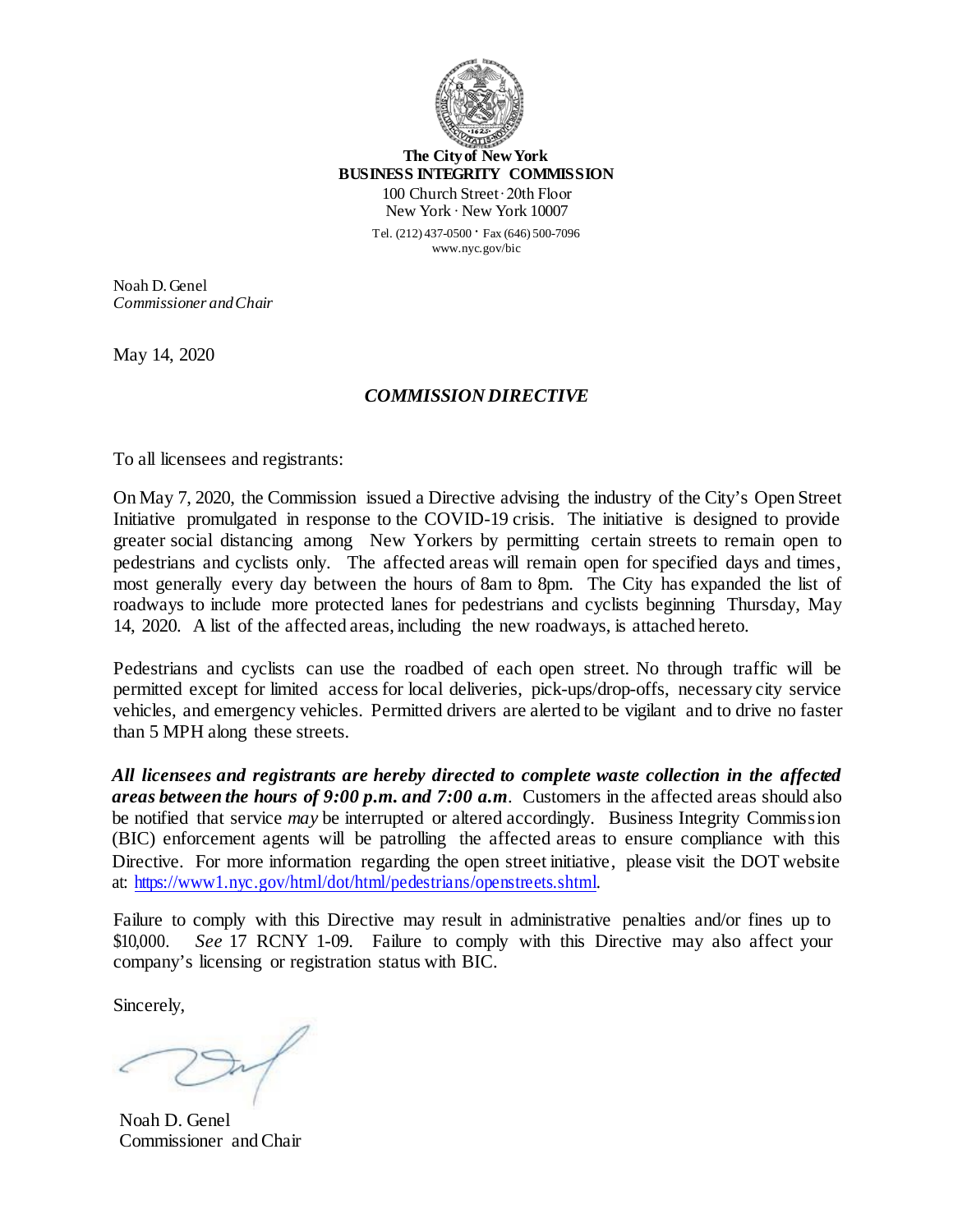You are hereby directed to review this list of affected areas thoroughly for sections that include your company's work sites or pick-up routes. Please note, this list includes new affected areas not previously included in the May 7, 2020 Directive.

## **Bronx Open Streets Locations:**

| Open Street <b>-</b>               | <b>From</b>              |                         | l ype                                      | <b>Park/Area/Partner</b>              |
|------------------------------------|--------------------------|-------------------------|--------------------------------------------|---------------------------------------|
| 140th Street                       | <b>Brook Avenue</b>      | <b>Willis Avenue</b>    | <b>Full Block</b>                          | Mott Haven                            |
| <b>Boston Road</b>                 | 180th Street             | <b>Bronx Park South</b> | <b>Full Block</b>                          | <b>River Park/West Farms</b>          |
| <b>Bronx Park South</b>            | <b>Boston Road</b>       | <b>Bryant Avenue</b>    | <b>Full Block</b>                          | <b>River Park/West Farms</b>          |
| Clay Avenue                        | 173rd Street             | Claremont<br>Parkway    | <b>Full Block</b>                          | Claremont<br>Park/Claremont           |
| <b>Creston Avenue</b>              | Fordham Road             | Kingsbridge Road        | <b>Full Block</b>                          | Fordham Heights                       |
| <b>East 148th Street</b>           | <b>Willis Avenue</b>     | Bergen Avenue           | <b>Full Block</b><br>Weekdays 10am-<br>6pm | Third Avenue BID                      |
| <b>Grant Avenue</b>                | 170th Street             | 169th Street            | <b>Full Block</b>                          | <b>Grant Park</b>                     |
| Jackson Avenue                     | 143rd Street             | 147th Street            | <b>Full Block</b>                          | St. Mary's Park/South<br><b>Bronx</b> |
| Oak Tree Place                     | <b>Hughes Avenue</b>     | <b>Quarry Place</b>     | <b>Full Block</b>                          | Quarry<br><b>Ballfields/Belmont</b>   |
| <b>Reservoir Oval</b><br>East/West | <b>Bainbridge Avenue</b> | Bainbridge Avenue       | <b>Full Block</b>                          | Williamsbridge Oval                   |
| Rhinelander Av                     | Williamsbridge Rd        | <b>Bronxdale Avenue</b> | <b>Full Block</b>                          | <b>Morris Park</b>                    |
| West 238th Street                  | <b>Tibbett Avenue</b>    | <b>Irwin Avenue</b>     | <b>Full Block</b>                          | Kingsbridge                           |
| <b>Willis Avenue</b>               | East 147th Street        | East 148th Street       | <b>Full Block</b><br>Weekdays 10am-<br>6pm | Third Avenue BID                      |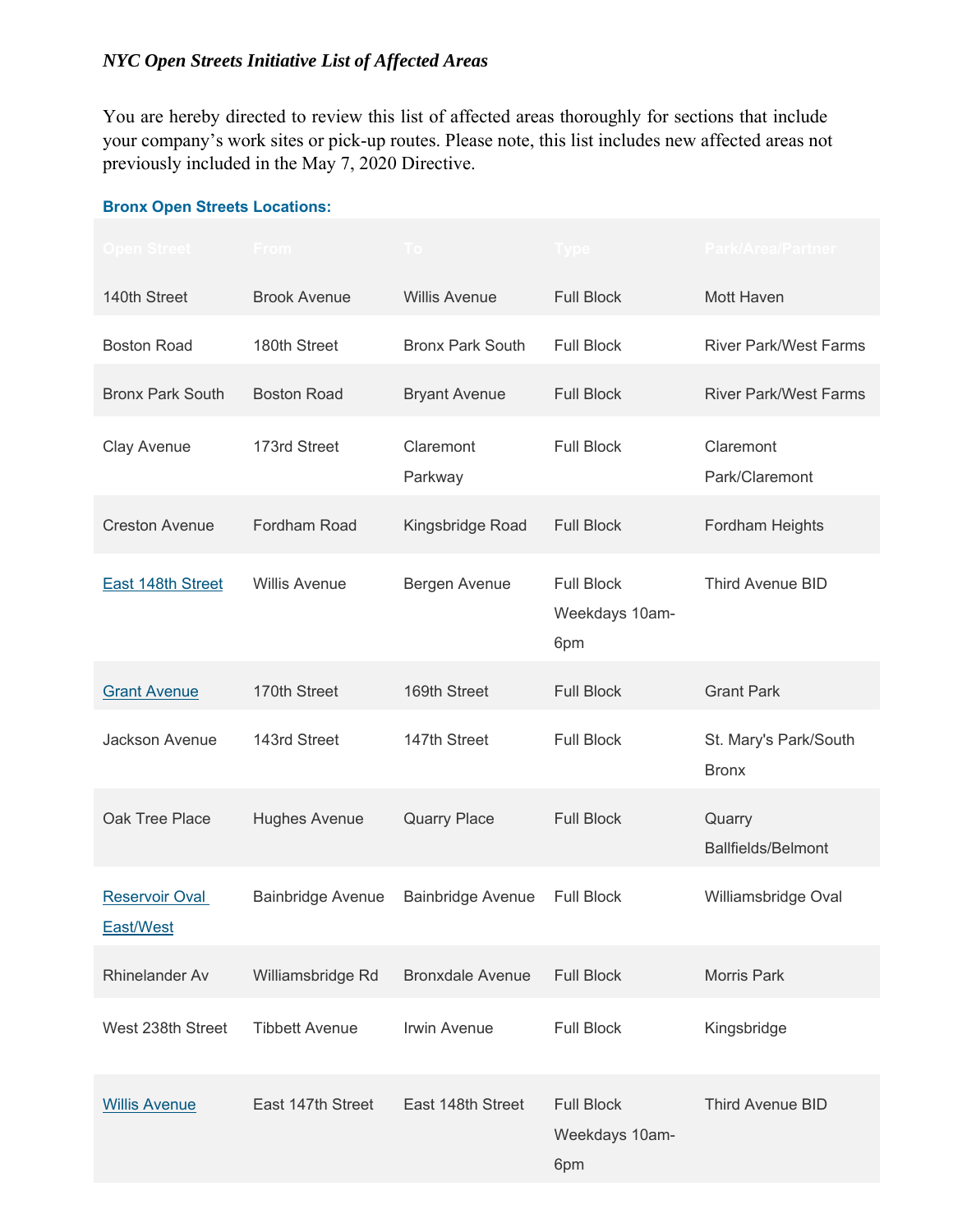## **Brooklyn Open Streets Locations:**

| Open Street :                          | <b>From</b>                | $\overline{10}$        | Type                                                   | <b>Park/Area/Partner</b>                      |
|----------------------------------------|----------------------------|------------------------|--------------------------------------------------------|-----------------------------------------------|
| 1st Place                              | <b>Smith Street</b>        | <b>Henry Street</b>    | <b>Full Block</b>                                      | <b>Carroll Gardens</b>                        |
| 2nd Place                              | <b>Smith Street</b>        | <b>Henry Street</b>    | <b>Full Block</b>                                      | <b>Carroll Gardens</b>                        |
| 38th Street                            | Dahill Road                | 15th Avenue            | <b>Full Block</b>                                      | Dome<br>Playground/Kensington                 |
| 4th Avenue                             | 1st Street                 | <b>Flatbush Avenue</b> | <b>Protected Bike</b><br>Lane                          | <b>Boerum Hill</b>                            |
| 4th Place                              | <b>Smith Street</b>        | <b>Henry Street</b>    | <b>Full Block</b>                                      | <b>Carroll Gardens</b>                        |
| 4th Street                             | 5th Avenue                 | 4th Avenue             | Full Block 10am-<br>6pm                                | Park Slope 5th Ave BID                        |
| 6th Avenue                             | 44th Street                | 51st Street            | <b>Full Block</b>                                      | <b>Sunset Park</b>                            |
| Ashland<br>Place/Navy<br><b>Street</b> | <b>Hanson Place</b>        | <b>Sands Street</b>    | <b>Protected Bike</b><br>Lane                          | <b>Clinton Hill</b>                           |
| <b>Berry Street</b>                    | North 12th Street          | <b>Broadway</b>        | <b>Full Block</b>                                      | Williamsburg                                  |
| Cadman Plaza<br>East                   | Johnson Street             | <b>Tillary Street</b>  | <b>Full Block</b>                                      | Korean War Veterans<br>Plaza/Brooklyn Heights |
| <b>Congress Street</b>                 | <b>Clinton Street</b>      | <b>Henry Street</b>    | <b>Full Block</b>                                      | Cobble Hill Park/Cobble<br>Hill               |
| East 7th Street                        | <b>Caton Avenue</b>        | <b>Ditmas Avenue</b>   | <b>Full Block</b>                                      | Kensington                                    |
| <b>Flatbush Avenue</b>                 | <b>Grand Army</b><br>Plaza | Ocean Avenue           | <b>Protected Bike</b><br>Lane                          | <b>Prospect Park</b>                          |
| <b>Grattan Street</b>                  | Morgan Avenue              | <b>Bogart Street</b>   | <b>Full Block</b><br>Wednesday-<br>Sunday 10am-<br>8pm | Pine Box Rock<br>Shop/Bushwick                |
| <b>Hall Street</b>                     | Park Avenue                | Myrtle Avenue          | <b>Full Block</b>                                      | <b>Clinton Hill</b>                           |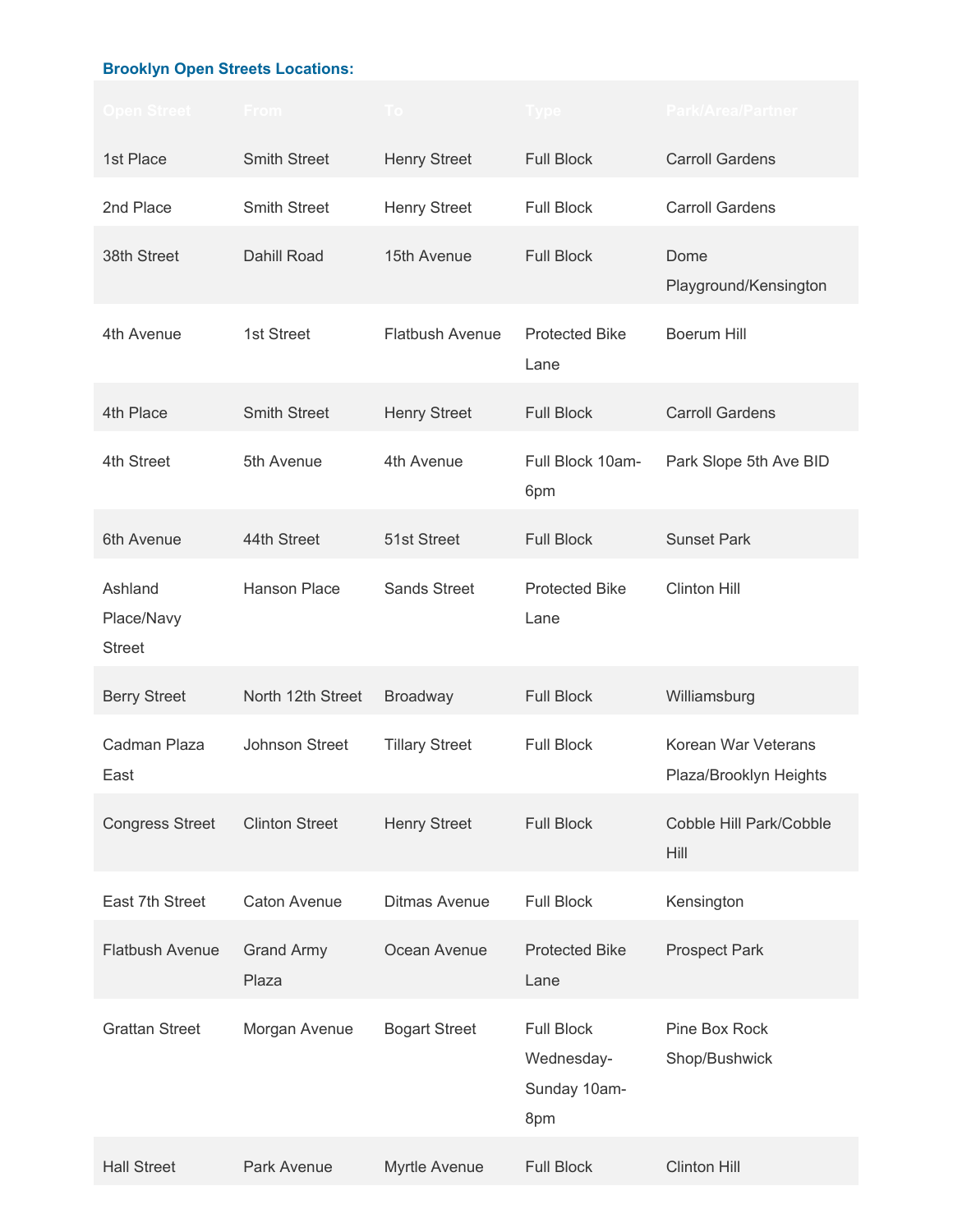| Open Street <b>A</b>         | <b>From</b>                   |                          |                                                        | <b>Park/Area/Partner</b>                   |
|------------------------------|-------------------------------|--------------------------|--------------------------------------------------------|--------------------------------------------|
| Joralemon Street             | <b>Hicks Street</b>           | <b>Furman Street</b>     | <b>Full Block</b>                                      | <b>Brooklyn Heights</b>                    |
| <b>Lawrence Street</b>       | <b>Fulton Street</b>          | <b>Willoughby Street</b> | Full Block 10am-<br>6pm                                | Downtown Brooklyn<br>Partnership           |
| <b>Leonard Street</b>        | Montrose Avenue               | <b>Boerum Street</b>     | <b>Full Block</b>                                      | <b>Sternberg Park/Bushwick</b>             |
| Nassau Avenue                | <b>Banker Street</b>          | <b>Lorimer Street</b>    | <b>Full Block</b>                                      | <b>McCarren</b><br>Park/Greenpoint         |
| Newkirk Avenue               | Coney Island<br>Avenue        | East 17th Street         | <b>Full Block</b><br>Tuesday &<br>Thursday 3pm-<br>7pm | <b>Flatbush Development</b><br>Corporation |
| <b>Parkside Avenue</b>       | <b>Park Circle</b>            | Ocean Avenue             | <b>Full Block</b>                                      | <b>Prospect Park</b>                       |
| <b>Prospect Park</b><br>West | 3rd Street                    | <b>Garfield Place</b>    | <b>Full Block</b>                                      | <b>Prospect Park</b>                       |
| <b>Prospect Place</b>        | New York<br>Avenue            | <b>Brooklyn Avenue</b>   | <b>Full Block</b>                                      | <b>Crown Heights</b>                       |
| <b>Sackman Street</b>        | <b>Truxton Street</b>         | <b>Fulton Street</b>     | <b>Full Block</b>                                      | Callahan-Kelly Playground                  |
| <b>Sharon Street</b>         | Morgan Avenue                 | <b>Olive Street</b>      | <b>Full Block</b>                                      | Cooper Park/Williamsburg                   |
| South Portland<br>Avenue     | South Elliot<br><b>Street</b> | Dekalb Avenue            | <b>Full Block</b>                                      | <b>Fort Greene</b>                         |
| St. Marks Place              | 3rd Avenue                    | 4th Avenue               | <b>Full Block</b>                                      | <b>Boerum Hill</b>                         |
| Suydam Street                | Knickerbocker<br>Avenue       | <b>Irving Avenue</b>     | <b>Full Block</b>                                      | Maria Hernandez<br>Park/Bushwick           |
| <b>Willoughby Street</b>     | <b>Pearl Street</b>           | Lawrence Street          | Full Block 10am-<br>6pm                                | Downtown Brooklyn<br>Partnership           |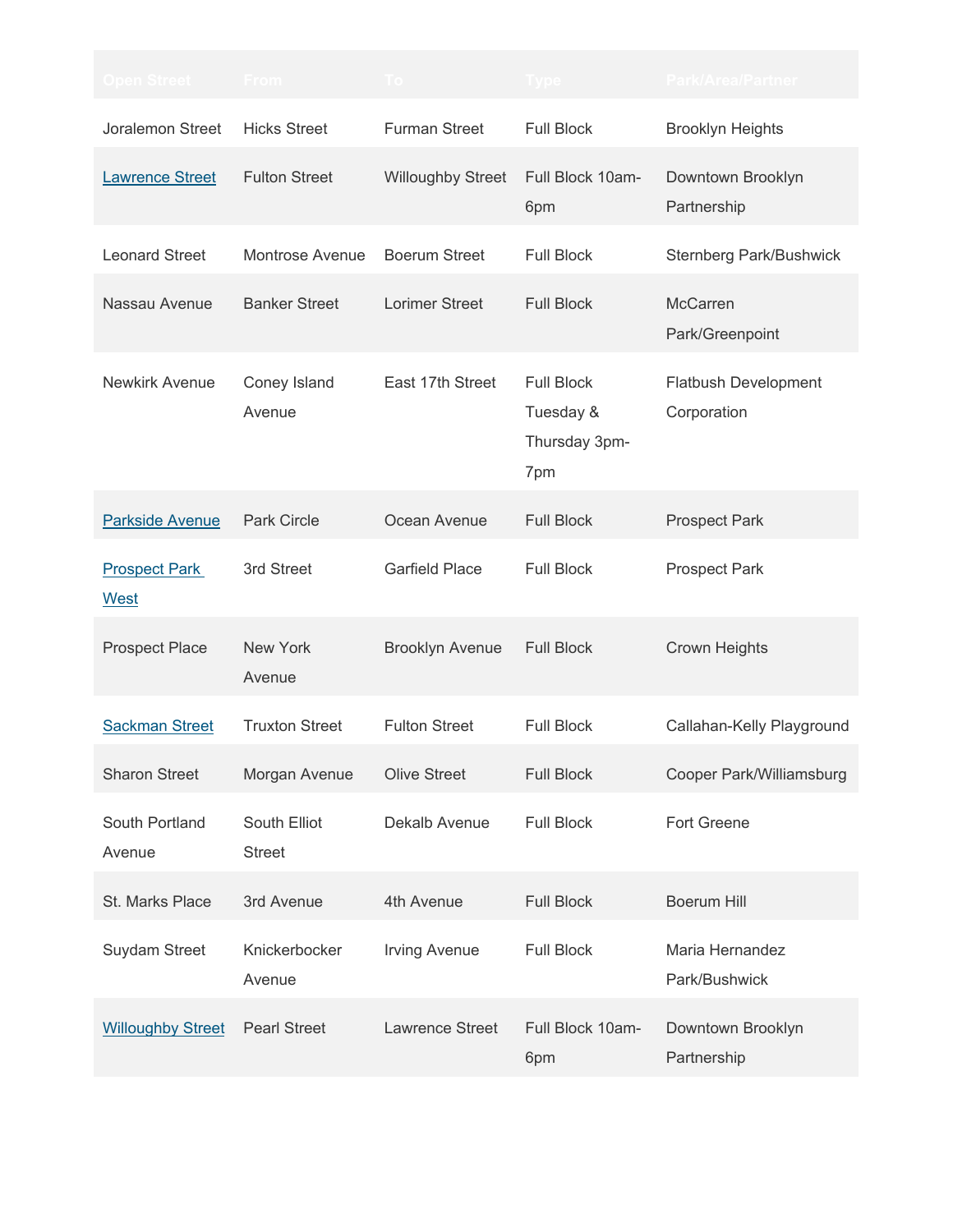## **Manhattan Open Streets Locations:**

| Open Street :                     | <b>From</b>             | $\overline{1}$ O                              | Type                                                            | <b>Park/Area/Partner</b>                    |
|-----------------------------------|-------------------------|-----------------------------------------------|-----------------------------------------------------------------|---------------------------------------------|
| 114th Street                      | <b>Manhattan Avenue</b> | <b>Frederick Douglass</b><br><b>Boulevard</b> | <b>Full Block</b>                                               | Harlem                                      |
| 115th Street                      | Park Avenue             | 3rd Avenue                                    | <b>Full Block</b><br>Weekdays 2pm-<br>5:30pm                    | Concrete<br>Safaris/Harlem                  |
| 13th Street                       | 9th Avenue              | <b>Washington Street</b>                      | <b>Full Block</b>                                               | <b>Meatpacking BID</b>                      |
| 17th Street                       | 10th Avenue             | 8th Avenue                                    | <b>Full Block</b>                                               | <b>Meatpacking BID</b>                      |
| 38th Street/39th<br><b>Street</b> | 1st Avenue              | 11th Avenue                                   | <b>Protected Bike</b><br>Lane                                   | Midtown                                     |
| 75th Street                       | Broadway                | <b>Riverside Drive</b>                        | <b>Full Block</b>                                               | <b>Upper West Side</b>                      |
| <b>Broadway</b>                   | <b>Barclay Street</b>   | <b>Morris Street</b>                          | <b>Protected Bike</b><br>Lane                                   | <b>Financial District</b>                   |
| <b>Broadway</b>                   | East 21st Street        | East 23rd Street                              | Full Block 10am-<br>6pm                                         | Flatiron 23rd Street<br>Partnership         |
| <b>Broadway</b>                   | West 25th Street        | West 28th Street                              | Full Block 10am-<br>6pm                                         | <b>Flatiron 23rd Street</b><br>Partnership  |
| <b>Broadway</b>                   | West 36th Street        | West 41st Street                              | <b>Full Block</b><br>Weekdays 8am-<br>4pm & Weekends<br>9am-5pm | <b>Garment District</b><br>Alliance         |
| <b>Dyckman Street</b>             | <b>Broadway</b>         | Seaman Avenue                                 | <b>Full Block</b>                                               | Lt. William Tighe<br>Triangle               |
| <b>East End Avenue</b>            | East 83rd Street        | East 89th Street                              | <b>Full Block</b>                                               | Carl Schurz Park                            |
| Edgecombe<br>Avenue               | St. Nicholas Place      | 145th Street                                  | <b>Full Block</b>                                               | Jackie Robinson<br>Park/Hamilton<br>Heights |
| <b>Hudson Boulevard</b>           | 35th Street             | 36th Street                                   | <b>Full Block</b>                                               | Hudson Yards/HK                             |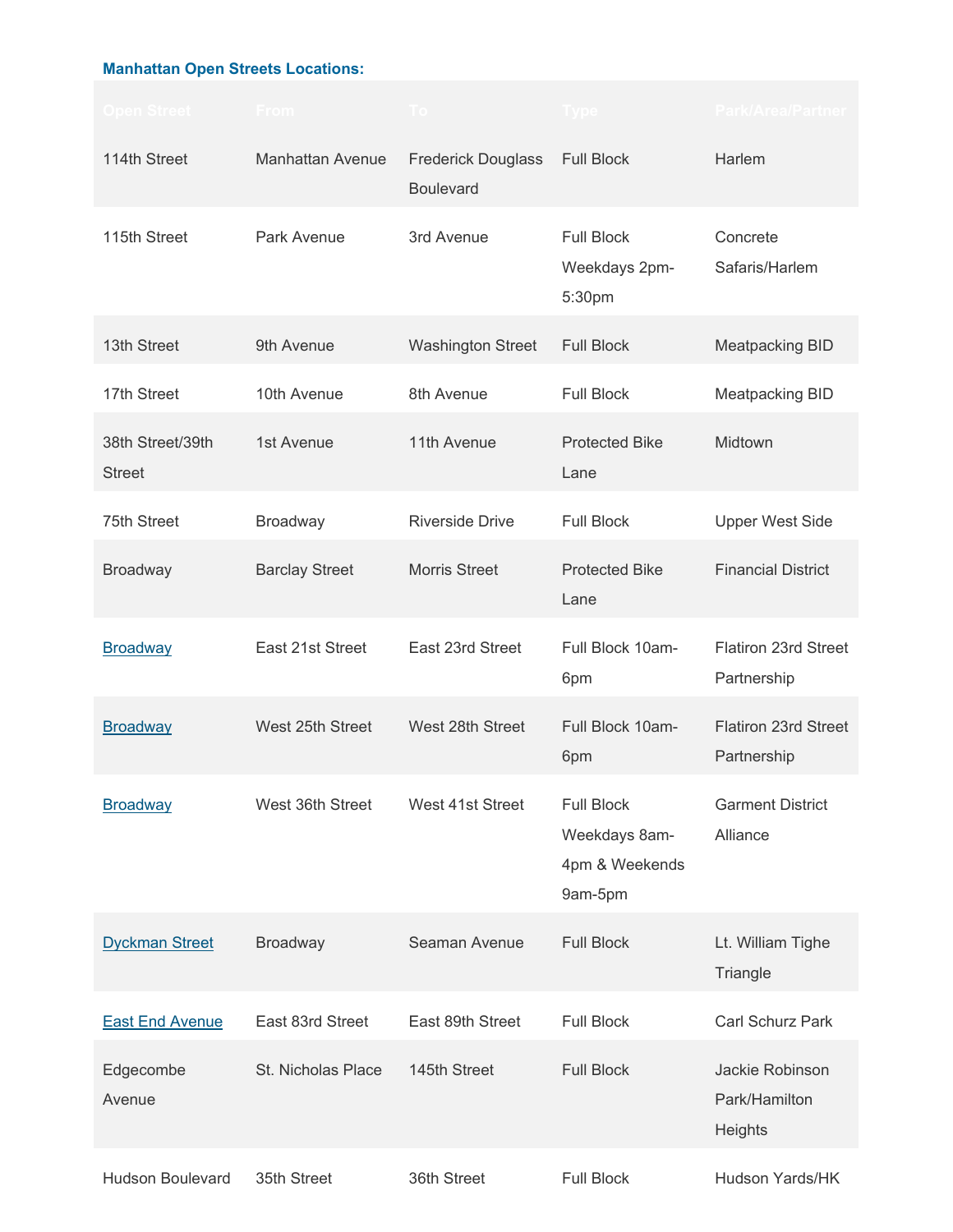| Open Street :                          | <b>From</b>               |                              |                         | <b>Park/Area/Partner</b>           |  |
|----------------------------------------|---------------------------|------------------------------|-------------------------|------------------------------------|--|
| East                                   |                           |                              |                         | Alliance                           |  |
| <b>Hudson Boulevard</b><br>West        | 35th Street               | 36th Street                  | <b>Full Block</b>       | <b>Hudson Yards/HK</b><br>Alliance |  |
| <b>Laurel Hill Terrace</b>             | Amsterdam<br>Avenue       | Amsterdam<br>Avenue          | <b>Full Block</b>       | Highbridge Park                    |  |
| Little West 12th<br><b>Street</b>      | 9th Avenue                | <b>Washington Street</b>     | <b>Full Block</b>       | <b>Meatpacking BID</b>             |  |
| <b>Ludlow Street</b>                   | <b>Delancey Street</b>    | <b>Houston Street</b>        | Full Block 8am-<br>12pm | Lower Eastside<br>Partnership      |  |
| <b>Margaret Corbin</b><br><b>Drive</b> | Fort Washington<br>Avenue | Cabrini Boulevard            | <b>Full Block</b>       | Fort Tryon Park                    |  |
| <b>Orchard Street</b>                  | <b>Delancey Street</b>    | <b>Houston Street</b>        | Full Block 8am-<br>12pm | Lower Eastside<br>Partnership      |  |
| <b>Rivington Street</b>                | <b>Allen Street</b>       | <b>Essex Street</b>          | Full Block 8am-<br>12pm | Lower Eastside<br>Partnership      |  |
| <b>Stanton Street</b>                  | <b>Allen Street</b>       | <b>Essex Street</b>          | Full Block 8am-<br>12pm | Lower Eastside<br>Partnership      |  |
| <b>West End Avenue</b>                 | 87th Street               | 96th Street                  | <b>Full Block</b>       | <b>Upper West Side</b>             |  |
| <b>Queens Open Streets Locations:</b>  |                           |                              |                         |                                    |  |
| Open Street                            | <b>From</b>               | To i                         | Type :                  | <b>Park/Area/Partner</b>           |  |
| 27th Street                            | <b>Hunter Street</b>      | Queens Plaza<br>South        | <b>Full Block</b>       | Long Island City                   |  |
| 34th Avenue                            | 69th Street               | 77th Street                  | <b>Full Block</b>       | Jackson<br>Heights/Corona          |  |
| 34th Avenue                            | 78th Street               | Junction<br><b>Boulevard</b> | <b>Full Block</b>       | Jackson Heights                    |  |
| 39th Avenue                            | Woodside Avenue           | <b>Barnett Avenue</b>        | <b>Full Block</b>       | Sunnyside                          |  |